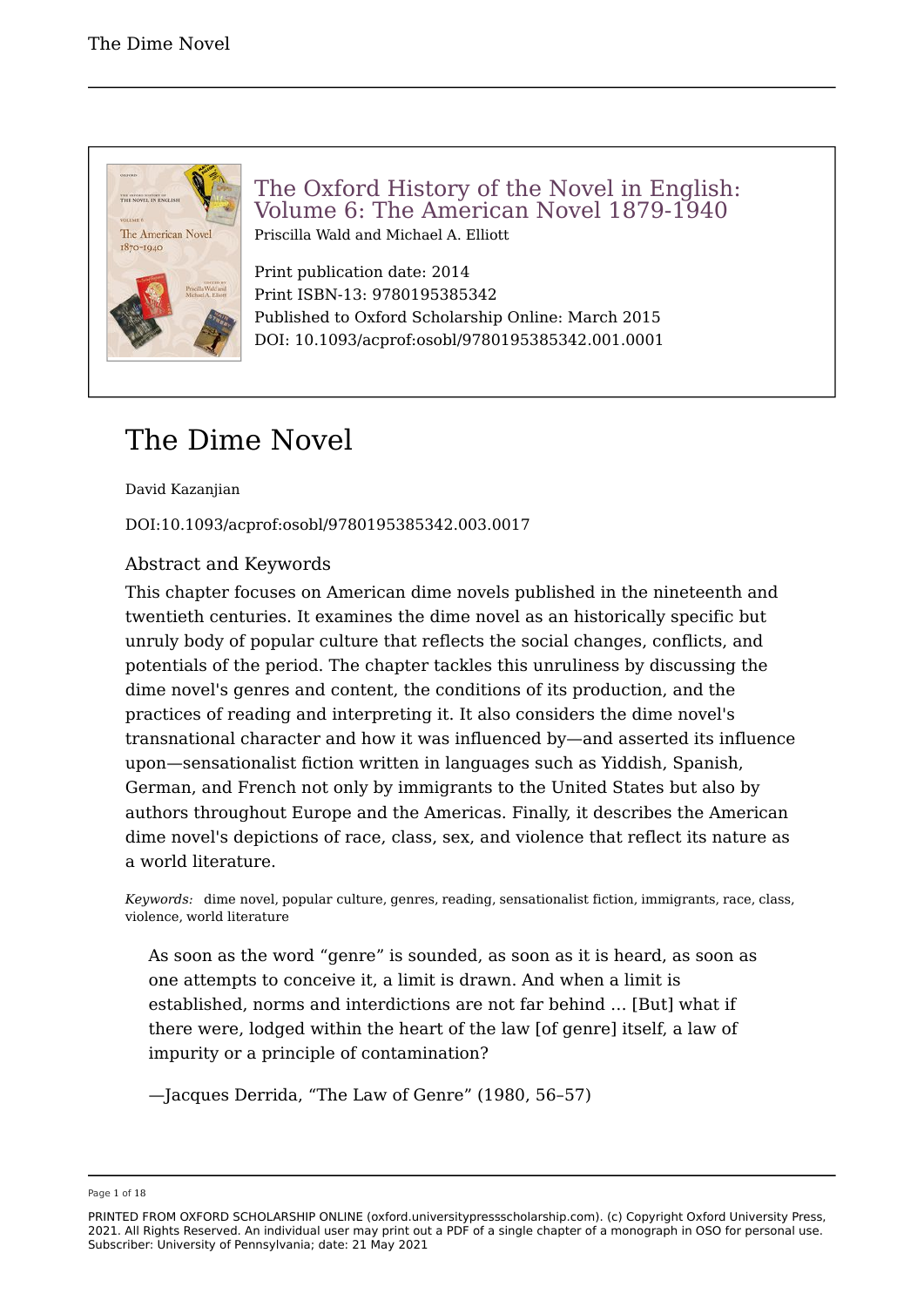This similarity of plots, together with the absence of an international copyright agreement until 1891, made for a kind of "world literature" as sensational novels were translated back and forth from English, French, German and Yiddish, translated not to be faithful to the "original," but … to be adapted to local names, geography and customs.

—Michael Denning, *Mechanic Accents:*

*Dime Novels and Working-Class Culture in America* (1998 [1987], 37)

The cleanest and most systematic way of describing the classic US dime novel would be this: it was a genre of melodramatic literature, akin to but more sensationalist and affordable than the sentimental novels of the nineteenth century, that began in northeastern US publishing centers in 1860, spread to other parts of the country, and thrived until the 1910s; it was made up of a number of subgenres, such as the dime Western, the mysteries of the city, detective tales, and tales of romance; and its decline led to the rise of related genres such as pulp fiction, noir fiction, and the modern Western. The problem with this account is that it too hastily cleans up the messy origins, unruly development, and fitful legacy of the genre.

Dime novels, nickel novels, story-papers, pamphlet novels, novelettes, red-backs, yellow-backs, yellow-covered literature, paper-covered literature, railroad literature, broadsheets, libraries of adventure, cheap libraries, working-girl stories, adventure stories, domestic romances, Western tales, pulps, trash … The sheer number of monikers used during the nineteenth and twentieth centuries to name the genre addressed by this essay suggests that as soon as we attempt to conceive "the dime **(p.274)** novel," we encounter "a law of impurity or a principle of contamination," to borrow terms Jacques Derrida uses in my first epigraph. Indeed, it was not until well after the genre's heyday had passed that "dime novel" effectively eclipsed other monikers like those listed above, such that today "dime novel" is often used broadly as a name for sensational literature in general. The term "dime novel" itself began simply as a brand name used by the Beadle and Company publishing house for their series of cheap, paper-covered works of sensationalist fiction measuring about four inches by six inches and running barely over one hundred pages. Yet even the often cited origin of the term—the first volume of Beadle's series, *Malaeska, the Indian Wife of the White Hunter* by Ann S. Stephens (1860)—was a modified reprint of a tale published well before "dime novel" even existed as a popular expression: a short story called "The Jockey Cap," first published in April 1836 by the *Portland Magazine* and then expanded as a serial in a story-paper called *Ladies' Companion: A Monthly Magazine* during February, March, and April of 1839. The literature we have come to call the dime novel, then, ought to be understood less as a coherent genre with an enumerable set of formal features and more as an historically specific but *unruly* body of popular culture that indexes the social

Page 2 of 18

PRINTED FROM OXFORD SCHOLARSHIP ONLINE (oxford.universitypressscholarship.com). (c) Copyright Oxford University Press, 2021. All Rights Reserved. An individual user may print out a PDF of a single chapter of a monograph in OSO for personal use. Subscriber: University of Pennsylvania; date: 21 May 2021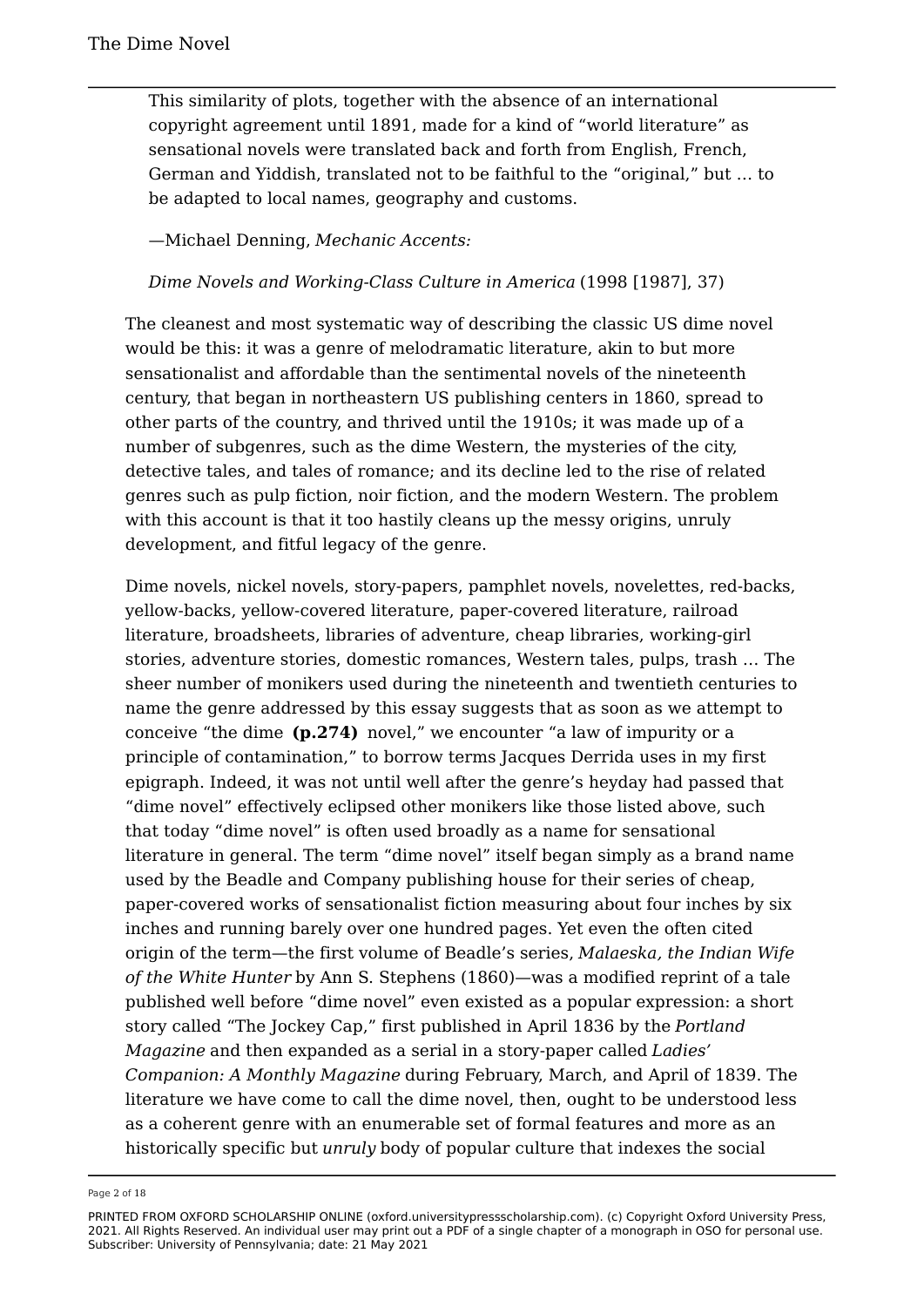conflicts, transformations, and potentials of the nineteenth and early twentieth centuries.

This unruliness was expressed in a number of ways, four of which I will discuss in this essay. First, as a *genre* the dime novel developed out of eighteenth- and early nineteenth-century serialized fiction that drew wide audiences in Europe and early America. Not only were many dime novels reprints of those earlier, serialized fictions, but also US publishers pirated European popular fiction as it was published, just as Europeans pirated US popular fiction (on serialized fictions and piracy, see Chapter [2](https://oxford.universitypressscholarship.com/view/10.1093/acprof:osobl/9780195385342.001.0001/acprof-9780195385342-chapter-2#) of this volume). Even texts that were not pirated usually drew their narratives from the most exciting and shocking newspaper stories of the day. From its origins in the nineteenth century through its decline in the 1910s, then, the dime novel was something of a stolen literature. What is more, as we will see, these illicit and unruly cultural flows ran north and south, throughout the Americas, as much as east and west. All this traffic in sensational culture produced texts that both conformed to *and* transgressed generic "norms and interdictions."

Second, the *conditions of production* of these texts were—like other early industrial capitalist ventures—at once cutthroat, chaotic, and highly regimented. The dime novel enterprise was spurred by technological revolutions in printing; organized by sharp divisions of labor; driven by publishers' insistence on speed and quantity; and forced into cycles of bust and boom by fluctuating postal rates as well as regular global and national economic crises. Those booms and busts led to periodic disorganizations and reorganizations of the literature's production, distribution, and consumption processes and, coextensively, of the very shape of the genre itself.

Third, the *practices of reading* these texts did not conform to the images usually associated with nineteenth-century bourgeois culture: families gathered around a living-room fireplace listening to uplifting literary recitations, or an individual with **(p.275)** leisure time huddled close to a candle or gaslight, poring over sentimental stories of adventure, tragedy, and hope. Rather, thanks to mass circulation, the rise of lending libraries, and relatively high literacy rates resulting from burgeoning, compulsory mass education, poor and working people avidly consumed these "Books for the Million!" (as *Beadle's Dime Novels* series loudly proclaimed on its covers) not only in their homes, but also in workplaces, in public spaces, and en route from place to place. What is more, reading sensational fiction has long been an ideological flashpoint that set bourgeois culture against popular culture. The dime novel was decried throughout the nineteenth century and romanticized in the twentieth.

Finally, and perhaps most spectacularly to today's readers, the *content* of these novels was, to say the least, unruly. Full of scenes of violence, cross-dressing, miscegenation, crime, sex, and other underworldly activities taking place along

Page 3 of 18

PRINTED FROM OXFORD SCHOLARSHIP ONLINE (oxford.universitypressscholarship.com). (c) Copyright Oxford University Press, 2021. All Rights Reserved. An individual user may print out a PDF of a single chapter of a monograph in OSO for personal use. Subscriber: University of Pennsylvania; date: 21 May 2021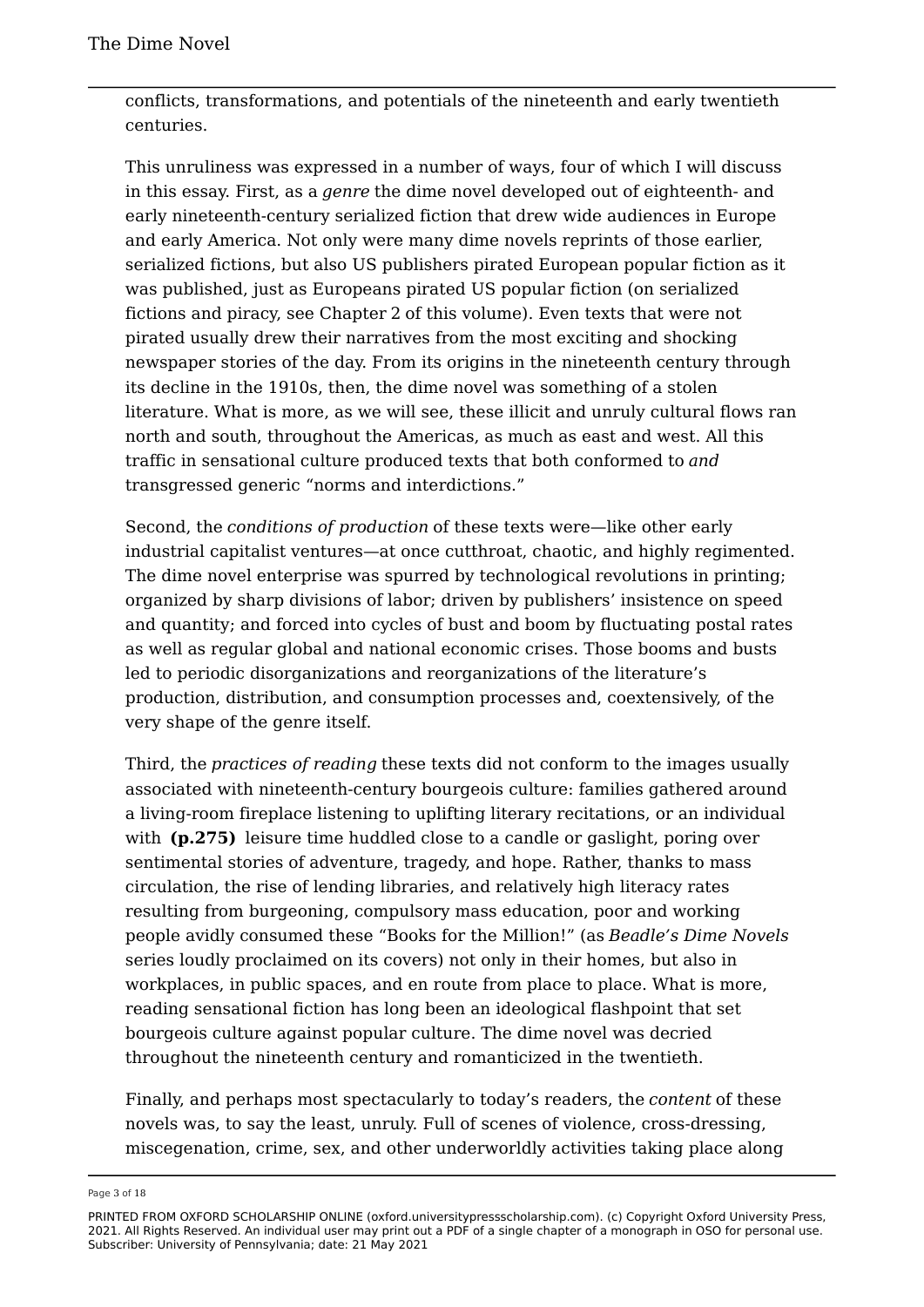frontiers, across national borders, and in the grimiest corners of America's immigrant-filled cities, dime novels show us how far sensational fiction strayed from the related but more genteel realm of popular, sentimental fiction. The dime novels are still great reads, and still cry out for contemporary interpretation, because they continue to unsettle presumptions and test taboos we share with the nineteenth- and twentieth-century reading masses.

Throughout this essay I will also pay particular attention to one feature of this putative genre that has been relatively neglected in contemporary scholarship: its transnational character. In my second epigraph, Michael Denning's classic 1987 study *Mechanic Accents* aptly refers to the dime novel as "a kind of 'world literature.' " The US dime novel was continually influenced by, and asserted its influence upon, sensationalist fiction written in Yiddish, Spanish, German, and French, among other languages, by immigrants to the United States as well as writers throughout Europe and the Americas. Denning's worldliness manifests figuratively, too, in the US dimes' frank and shocking depictions of race, class, sex, and violence that broached multiple borders and taboos.

My hope is that, by the end of this essay, the convenience of the genre's name will have become as flimsy and frayed as the cheap paper on which this unruly literature was printed, and as untrustworthy as the absurd and ingenious disguises so often donned by the novels' most memorable and scandalous characters.

#### Genre(s) of the Dime Novel

The dime novel was not invented tout court in 1860 by plucky, enterprising US publishers or by a handful of savvy American authors with their fingers on the pulse of the American people. Which is to say, the emergence of this genre confounds rather than confirms enduring nationalist myths about American culture's exceptionalism and autochthony. The eighteenth- and early nineteenthcentury serialized fiction out of which the classic dime novel developed—and from which it often liberally **(p.276)** borrowed—was a transnational, multigeneric, and multilingual phenomenon, as was the late nineteenth- and early twentieth-century dime novel itself.

Seventeenth- and eighteenth-century Europe and the American colonies were awash in sensational broadsides and pamphlets about crime, particularly confessional narratives by and about criminals sent to the gallows. At the same time, so-called captivity narratives about white settlers kidnapped by Indians enthralled the reading public on both sides of the Atlantic. These profitable genres presaged the nineteenth-century boom in sensational literature. Notably, in the early 1800s French newspapers started publishing inserts or supplements of simple folded sheets of paper printed on both sides called feuilleton, which offered true crime and fictional tales as well as analysis of important news items, cultural criticism, and social gossip. In short order, this form of publication

Page 4 of 18

PRINTED FROM OXFORD SCHOLARSHIP ONLINE (oxford.universitypressscholarship.com). (c) Copyright Oxford University Press, 2021. All Rights Reserved. An individual user may print out a PDF of a single chapter of a monograph in OSO for personal use. Subscriber: University of Pennsylvania; date: 21 May 2021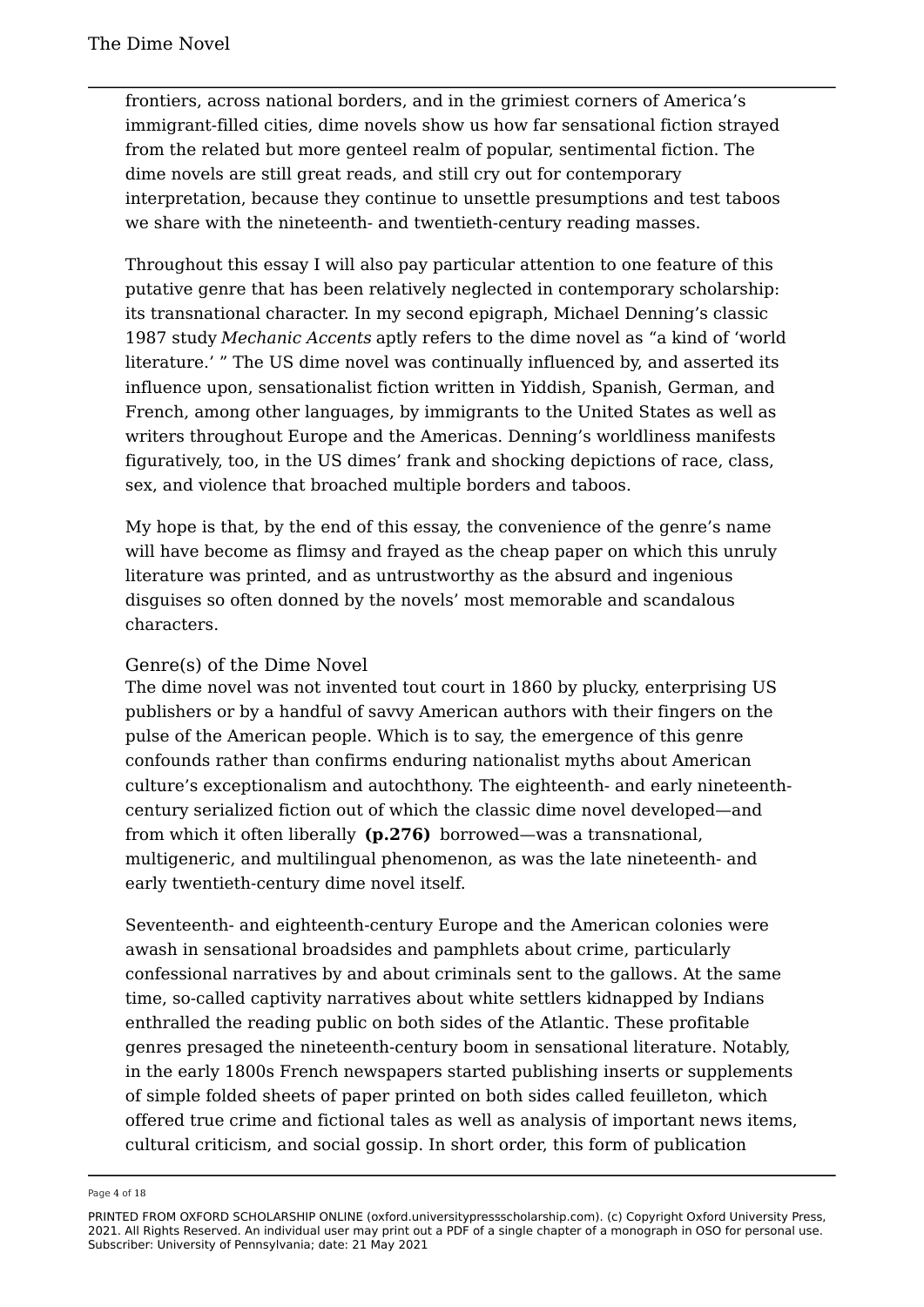spread throughout Europe and the Americas. As an index of this popularity, the term feuilleton was widely adopted in England, but was used to refer more specifically to a serialized work of fiction. (Indeed, the term is still used today among French speakers to mean what in Spanish is called a telenovela and in English a soap opera.)

During the 1830s, this sort of serialized fiction was quickly expanded from the supplement format, and publications devoted primarily to publishing serialized fiction sprung up throughout the Atlantic world, going by names such as "storypapers," "the penny-press," and "weeklies." Relatedly, in the United States, the popular "police gazettes" catered to "true tales" of crime and justice. Through the 1850s New Orleans had a lively feuilleton or story-paper culture in its numerous French-language newspapers as well as popular fiction serialized in Spanish-language papers, while dime novel scholars long ago established that American cities in the northeast had multilingual papers that serialized original and pirated fiction in Italian, Yiddish, and German. Although many of these serials offered genteel fiction that catered to people with means, other less expensive papers presented more sensationalist tales that were extremely popular among the poor and working classes. Indeed, the story-papers would continue to thrive alongside the classic dime novel into the twentieth century, contaminating the dime's generic purity by continually feeding it plotlines and characters.

Expanding on the success of the feuilleton and story-papers, during the late 1830s and throughout the 1840s and 1850s European and American publishers began publishing longer stories in fewer, stand-alone installments and, eventually, in complete editions under one paper cover. One of the most popular genres of such early fiction was the "mysteries of the city," which offered tales of the crime and justice, poverty and luxury, scandal and debauchery that readers liked to imagine filled the period's ever-growing urban centers. Most famous among these texts was Eugène Sue's *Les Mystères de Paris*, which began as a serial published by the conservative Paris paper *Le Journal des Débats* from 1842 to 1843. A popular sensation—and a huge money-maker for the paper despite the antagonism between its politics and Sue's socialism—the serials were quickly gathered and published in book form by 1843, **(p.277)** and in less than ten years sold over sixty thousand copies. *Les Mystères de Paris* was immediately translated into multiple languages and republished throughout Europe and the United States. Celebrated by many socialists of the day for its exposé of the ravages of capitalism, and rigorously critiqued by Karl Marx in *The Holy Family* (1844) for the limits of that very exposé, *Les Mystères de Paris* revealed a vast market for the consumption of socially conscious, gritty urban fiction at a time when urban masses throughout Europe and the Americas were organizing and agitating for radical social transformation.

Page 5 of 18

PRINTED FROM OXFORD SCHOLARSHIP ONLINE (oxford.universitypressscholarship.com). (c) Copyright Oxford University Press, 2021. All Rights Reserved. An individual user may print out a PDF of a single chapter of a monograph in OSO for personal use. Subscriber: University of Pennsylvania; date: 21 May 2021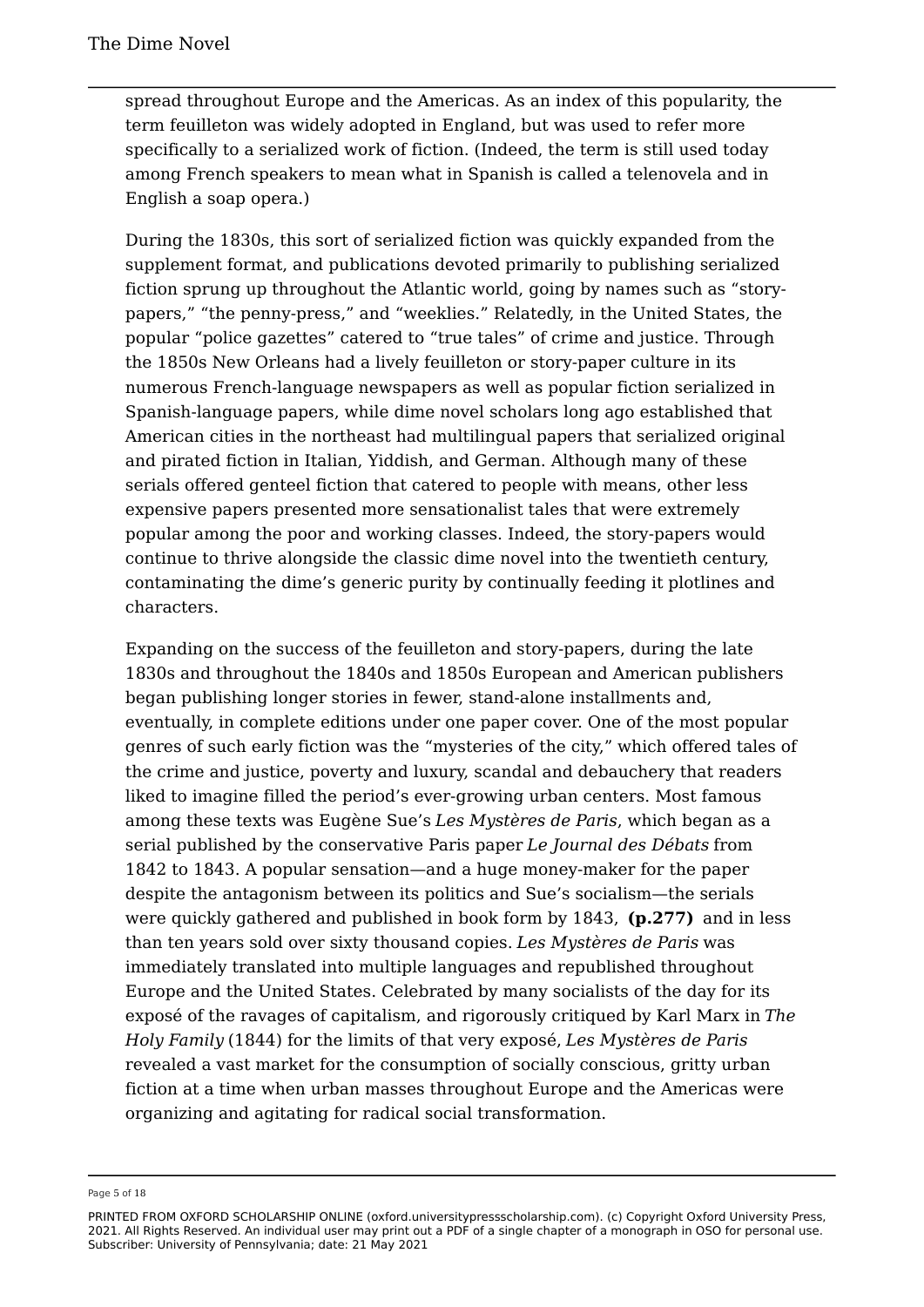As *Les Mystères de Paris* struck a chord with readers, clones such as F. Thiele's *Die Geheimnisse von Berlin* [*The Mysteries of Berlin*] (1845) and George W. M. Reynolds's *The Mysteries of London* (1844) soon appeared. In the United States, the "mysteries of the city" genre was adapted to local contexts and conjunctures: Osgood Bradbury published his *Mysteries of Lowell* in 1844, and Ned Buntline (whose real name was Edward Zane Carroll Judson) made one of his earliest attempts at sensational fiction with *The Mysteries and Miseries of New York* in 1848. George Lippard, who along with Buntline would become one of the most prolific and well known of US dime novelists, made a splash in 1845 with *The Quaker City, or the Monks of Monk Hall: A Romance of Philadelphia Life, Mystery, and Crime*. Reminding us that nineteenth-century circuits of popular culture ran both east and west, *The Quaker City* was immediately pirated in Germany and England, appearing in Leipzig under translator Friedrich Gerstäcker's name as *Die Quakerstadt und ihre Geheimnisse* [*The Quaker City and its Mysteries*] (1846) and in London under Lippard's own name as *Dora Livingstone, the Adulteress; or, the Quaker City* (1848). As Denning and David S. Reynolds have importantly added, German immigrants to America even wrote their own, German-language "mysteries" in the United States, such as the messianic antislavery tale *Die Geheimnisse von New Orleans* [*The Mysteries of New Orleans*] by Baron Ludwig von Reizenstein and Emil Klauprecht's *Cincinnati; oder, Geheimnisse des Westens* [*Cincinnati; or, Mysteries of the West*] (1854).

Klauprecht's novel in particular underscores that this early period of cheap, sensational US fiction was by no means devoted exclusively to eastern urban themes. Mid-nineteenth-century Cincinnati was a crossroads between northern and southern, eastern and Western, as well as rural and urban North America, and thus was the perfect setting for Klauprecht to stage an "impure" hybrid between the "mysteries of the city" genre and another extremely popular genre of sensational fiction in the United States: the dime western or frontier novel. The latter proliferated after the 1860s, and provided many of the plot structures and themes that thrived in twentieth-century westerns both on the page and, eventually, the silver screen and television. Dime Westerns drew on centuries of fascination with, and advocacy of, white settler colonialism in North America, particularly on genres such as Indian captivity narratives, travel narratives, and historical romances like Sir Walter Scott's *Waverley* (1814) and James Fenimore Cooper's *Leatherstocking Tales* of the 1820s and '30s. **(p.278)**

Alongside the "mysteries of the city" and the dime Western, we can place another extremely popular—if today less well remembered—genre of the early dime novel, one that surely influenced texts like *Cincinnati*: the US-Mexico War novelette. Thanks to advances in dispatch technology, war correspondents on or near the front lines of the 1846–48 US–Mexico War were able to send reports to their papers' offices in major US urban centers in a matter of days. Such was the appetite among US readers for news of the war that a handful of the period's

Page 6 of 18

PRINTED FROM OXFORD SCHOLARSHIP ONLINE (oxford.universitypressscholarship.com). (c) Copyright Oxford University Press, 2021. All Rights Reserved. An individual user may print out a PDF of a single chapter of a monograph in OSO for personal use. Subscriber: University of Pennsylvania; date: 21 May 2021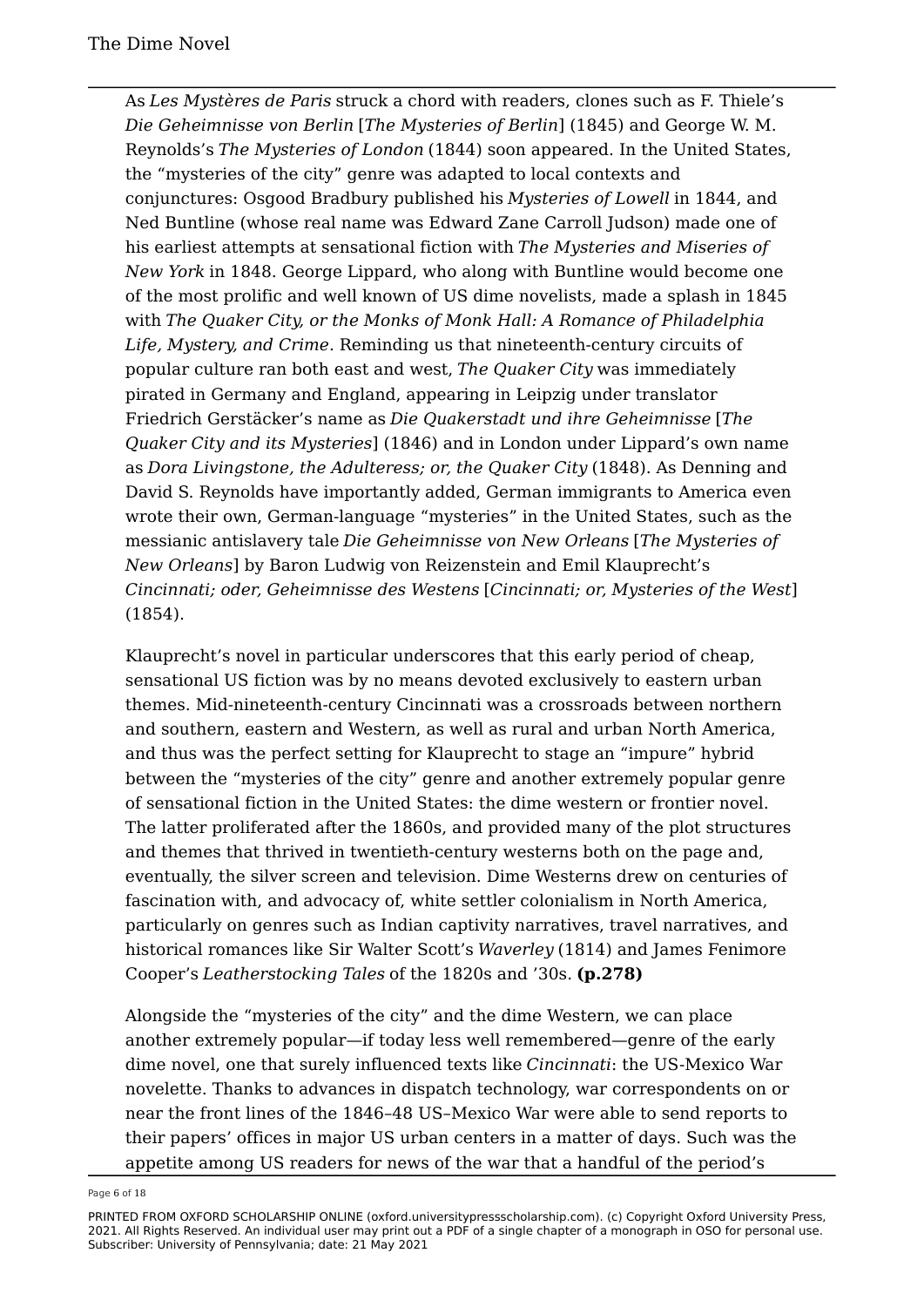most entrepreneurial publishers rushed to produce scores of inexpensive, papercovered, one-hundred-page novels full of the nationalistic exploits of a heroic US military against "savage" and "rapacious" Mexicans. For critics today, US– Mexico War fiction reorients our understanding of the streams of sensationalist culture from the familiar east-west or Europe–United States flow to a southnorth flow.

In addition to these immediate predecessors to the classic dimes, from the late 1830s through the 1850s there appeared a number of sensationalist literary works that have long escaped the attention of critics and that defy generic classification. In fact, contemporary literary historians are still discovering these long-lost gems, suggesting that we have more work to do to flesh out this period of sensational fiction, work that will further contaminate the clean story of the classic dime. For instance, Kristin Silva Gruesz has brought our attention to Victor Séjour, a French-speaking Creole who at nineteen left his native New Orleans for Paris, where he wrote and published *Le Mulâtre* [*The Mulatto*] (1837), an antislavery and antiracist tale of race-mixing set in prerevolutionary Haiti. Rather than being American, Haitian, or French, Séjour's sensational novel is thoroughly transnational, participating *in* without belonging *to* particular national literatures.

When Ann S. Stephens's *Malaeska, the Indian Wife of the White Hunter* was published in 1860 as the first volume of *Beadle's Dime Novels* series, then, it did not so much bring the dime novel genre into existence as it began an especially popular and lucrative chapter in the longer story of the genre I have briefly sketched above. After moving from Buffalo to New York City in 1859, the brothers Irwin and Erastus Beadle immediately began churning out an entire suite of cheap advice books priced at one dime: as they announced loudly on their covers, *Beadle's Dime Book of Dreams: their Romance and Mystery*; *Beadle's Dime Song Book; Beadle's Dime Cook Book; Beadle's Dime Book of Beauty*. As Bill Brown observes, when "the standard working-class wage amounted to six dollars a week," the dimes fit into the means of their audience much better than the one to two dollars a work of sentimental fiction typically cost (1997, 20). Other American publishers such as George Munro, Norman L. Munro, Frank Tousey, Francis Scott Street, and Francis Schubael Smith soon jumped into the successful wake of Beadle's dime enterprise.

Neither the United States nor the English language, however, had a monopoly on the late nineteenth-century dime. As W. H. Bishop wrote in his 1879 *Atlantic Monthly* review of what he called "story-paper literature": "The taste for cheap fiction is by no means confined to this country … not a daily paper on the continent **(p.279)** of Europe, in any language, but has its scrap of a continued story, its feuilleton, in every issue" (383). Consider just a few examples of this world literature of sensation. In the 1880s, a genre of Yiddish sensational fiction called *shundromanen* thrived in eastern US cities among Jewish immigrants from

Page 7 of 18

PRINTED FROM OXFORD SCHOLARSHIP ONLINE (oxford.universitypressscholarship.com). (c) Copyright Oxford University Press, 2021. All Rights Reserved. An individual user may print out a PDF of a single chapter of a monograph in OSO for personal use. Subscriber: University of Pennsylvania; date: 21 May 2021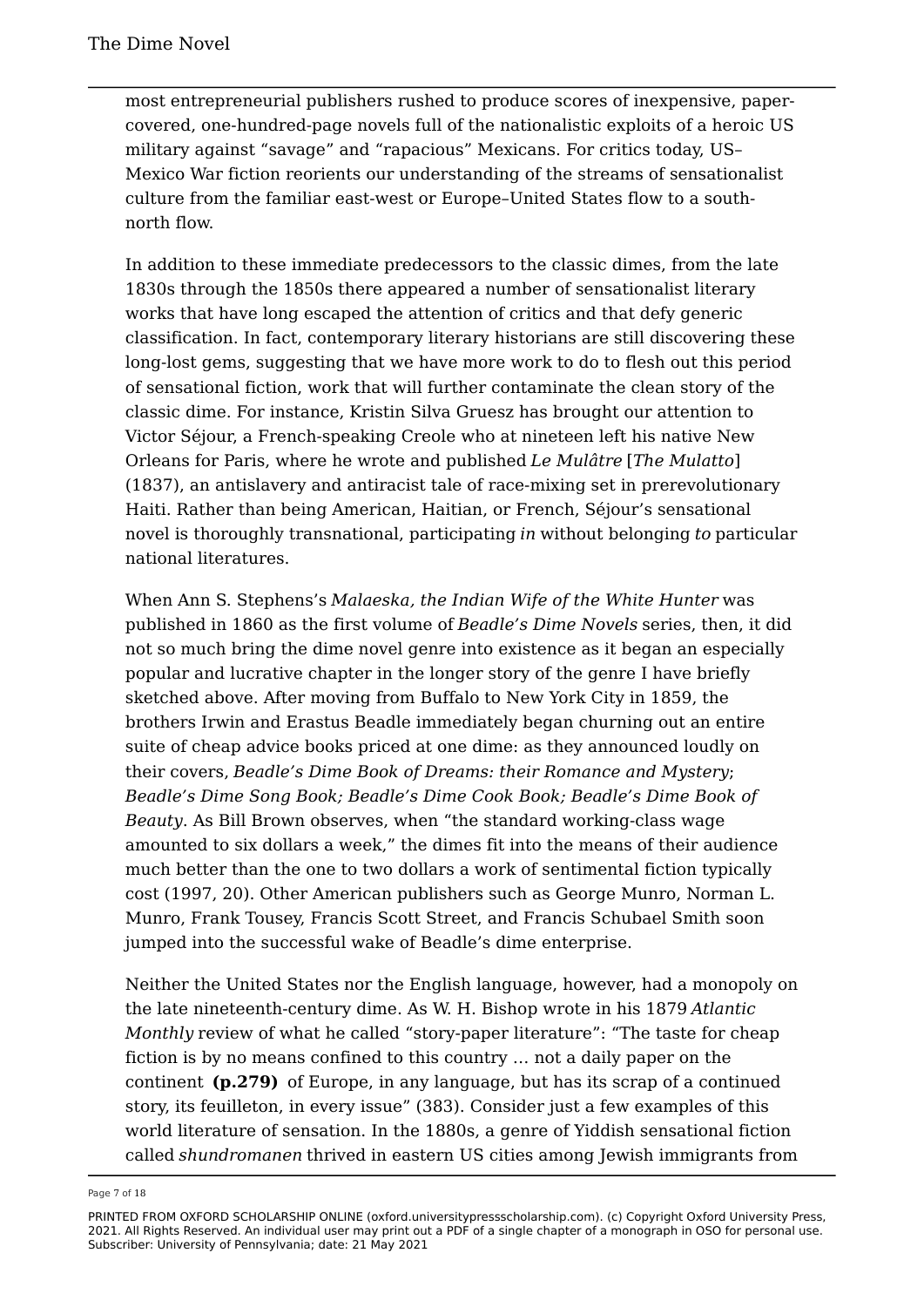Europe and Russia. The best-known author of these shundromanen was Shomer, the pen name of Nachum Meir Shaykevitsh, who trafficked in tragic tales of romance between rich and poor. Like many participants in the enterprise of sensational fiction, Shomer weathered the withering critiques of more genteel writers—in his case, especially high-culture Jewish writers—who saw his brand of sensation as debased. Around the same time, as Ronald A. Fullerton has explained, the 1870s saw a boom in "*colporteur*" or "ten Pfenning" novels in Germany. Drawing on oral traditions of folk tales recorded and published by the Grimm brothers, and taking advantage of 70 percent literacy rates as well as the *Gewerbefreiheit* or "free entry into trades" legislation established in the North German Confederation in 1869, a new generation of ambitious publishers gave the poor and working classes serial novels in affordable, eight-to-twelve-page installments that could run over two-hundred pages and were sold door-to-door (hence their name, as a colporteur was traditionally a traveling book peddler). Often repurposed French novels or retold tales of ghosts, knights, bandits, and romance, the colporteur novels were also distinguished by their violence and by their attention to the scandals of the elite.

In Mexico, serial novels (*folletines* or *novelas de entregas*) such as Justo Sierra O'Reilly's *Un año en el hospital de San Lázaro* [*A Year in the San Lazaro Hospital*] and *La hija del judío* [*The Jew's Daughter*] began to appear in Yucatán during the 1840s. During the 1860s, there was a miniboom of folletines published about the Caste War of Yucatán, a decades-long Maya uprising that started in 1847, such as *Los misterios de Chan Santa Cruz: Historia verdadera con episodios de novela* [*The Mysteries of Chan Santa Cruz: A True History with Novelistic Episodes*] (1864), written by leading Yucatecan creole Pantaleón Barrera under the pen name Napoleon Trebarra. Largely forgotten novels such as these were more popular than the now classic sentimental novels of the period, such as Ignacio M. Altamirano's *Clemencia* (1869). They were also precursors to sensationalist novels like Eduardo Castrejón's tale of sexual polyphany and policing in Porfirian Mexico, *Los cuarenta y uno: Novela críticosocial* [*The 41: A Novel of Social Criticism*] (1906), about a real-life police raid on a drag ball in Mexico City that resulted in the deportation of those arrested to the Yucatán itself.

By viewing the classic US dime novel of 1860–1910 in the context of both its transnational antecedents and its contemporaries in the world literature of sensational fiction, we confound rather than confirm enduring presumptions about the coherence of the genre, and even of the idea of genre itself. As Derrida suggests in "The Law of Genre," the very word "genre" promises that we can determine a unique set of discernable features belonging to certain texts that are distinct from other unique sets of discernable features belonging to other texts: "If a genre is what it is … then **(p.280)** 'genres are not to be mixed;' one should not mix genres, one owes it to oneself not to get mixed up in mixing genres. Or, more rigorously: genres should not intermix" (1980, 57). Yet the very

Page 8 of 18

PRINTED FROM OXFORD SCHOLARSHIP ONLINE (oxford.universitypressscholarship.com). (c) Copyright Oxford University Press, 2021. All Rights Reserved. An individual user may print out a PDF of a single chapter of a monograph in OSO for personal use. Subscriber: University of Pennsylvania; date: 21 May 2021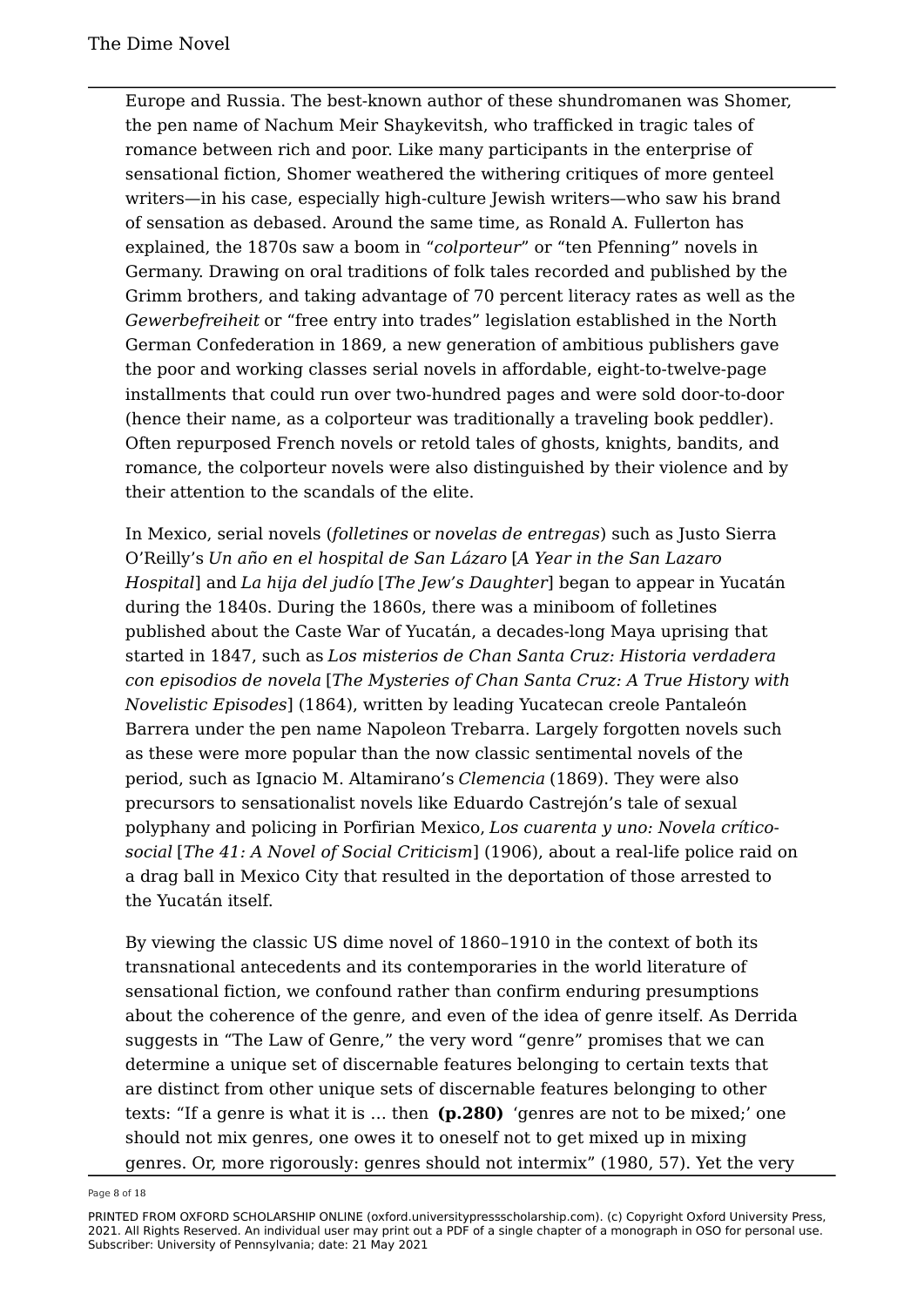idea of genre itself oddly refuses to participate in this law of genre. That is, while the law of genre orders us to go about classifying objects within particular sets, "genre" itself is not part of any classifiable set. As the order to classify, it stands outside the law it nonetheless incites. "Genre" as such, then, has its own law, "the law of the law of genre," the law of "participation without belonging" (59). Derrida thus challenges us: what if, like the very notion of genre itself, genre*s* could also be said to participate without fully or finally belonging to their proper sets. What if "every text participates in one or several genres, [what if] there is no genreless text; there is always a genre and genres, yet such participation never amounts to belonging" (65). For Derrida, this suggests that *boundaries* between genres be thought instead as *folds*. Such an account of genre has, in its most far-reaching sense, "inundated and divided the borders between literature and its others" (81).

Thinking in the spirit of Derrida's unruly folds, we might consider how the dime novel folds into other popular cultures of the nineteenth and early twentieth centuries. Drawing on Linda Williams's work, Shelley Streeby has remarked that sensational fiction shared with other forms of melodrama—such as blackface minstrelsy, Barnum's freak shows, and the popular theater—an ensemble of generic conventions which "emphasizes temporal coincidences, stages moments of truth that expose villains and recognize virtue, and tries to move its audiences to experience intense feelings, such as thrill, shock, and horror" (2004, 180). Perhaps we ought to push this insight even further and notice how these features persist today in popular films, viral videos, and queer performances in *zona rosas* around the world. Were we "to get mixed up in mixing genres" in this way, we might say that what we have come to call the dime novel is, rather than a lawful set, a genre characterized by "a principle of contamination, a law of impurity, a parasitical economy" ([Derrida 1980](https://oxford.universitypressscholarship.com/view/10.1093/acprof:osobl/9780195385342.001.0001/acprof-9780195385342-bibliography-1#acprof-9780195385342-bibItem-97), 59): an unruly genre, or the unruliness of genre itself.

#### Making Dime Novels

This unruliness manifests too in the very material practices that created sensational fiction. While many dimes were authored by individual writers, much of the industry preferred a more factory-oriented production process in which teams of workers (typically women and girls) would read newspapers, clip out exciting stories, and pass along rough outlines of plots to professional writers (often moonlighting journalists and anonymous middlebrow writers) who would draft the narrative according to strict principles such as page limits, copious scenes of sex and violence, and romantic resolutions. A number of politicaleconomic shifts during the first half of the nineteenth century created fertile conditions for the rise of this fiction factory system. First, advances in the processes of pressing and of stereotype printing—or **(p.281)** the use of metal plates cast from molds of composed type made from materials such as papiermâché or clay—at once drove many artisan printers out of business and created new opportunities for larger, entrepreneurial publishing houses. These

Page 9 of 18

PRINTED FROM OXFORD SCHOLARSHIP ONLINE (oxford.universitypressscholarship.com). (c) Copyright Oxford University Press, 2021. All Rights Reserved. An individual user may print out a PDF of a single chapter of a monograph in OSO for personal use. Subscriber: University of Pennsylvania; date: 21 May 2021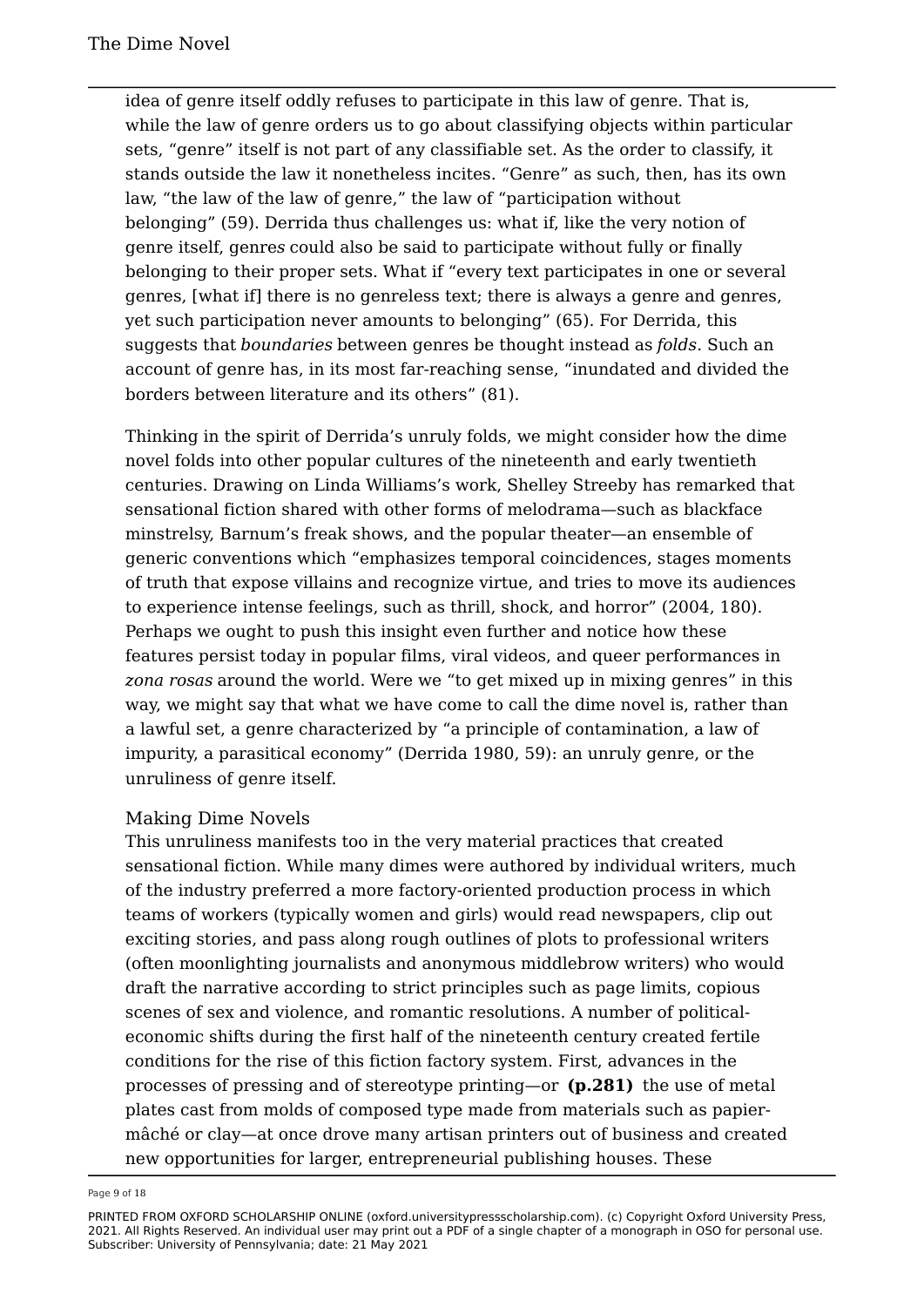publishers both innovated their own businesses and bought up other, failing papers to which they applied new technologies and popular tastes. Second, low postal rates for newspapers helped to foster the *feuilleton* or supplement and story-paper styles. Then, when rates for mailing papers increased in 1843 and rates for books decreased in 1845, conditions favored the rise of dime novels. Third, as Denning has remarked, three global economic crises—the Panics of 1837, 1857, and 1873—were followed by sensational fiction publishing booms, suggesting that low cost enterprises faired best when higher cost enterprises (such as the traditional book and newspaper trades) struggled. Fourth, the labor market during the period was flooded with a diverse pool of urban workers including large numbers of immigrants, children, and women—who drove down wages and created conditions ripe for mass production.

In an 1892 article in *Publishers' Weekly*, reprinted from the *Boston Journal*, the accomplished nineteenth-century editor Edward W. Bok offered perhaps the most famous account of the dime novel's production process:

This literary factory is hidden away in one of the by-streets of New York. … It employs over thirty people, mostly girls and women. For the most part these girls are intelligent. It is their duty to read all the daily and weekly periodicals in the land. These "exchanges" are bought by the pound from an old-junk dealer. Any unusual story of city life—mostly the misdoings of city people—is marked by these girls and turned over to one of three managers. These managers, who are men, select the best of the marked articles, and turn over such as are available to one of a corps of five women, who digest the happening given to them and transform it to a skeleton or outline for a story. This shell, if it may be so called, is then returned to the chief manager, who turns to a large address-book and adapts the skeleton to some one of the hundred or more writers entered in his book. ... Now the most remarkable part of this remarkable literary manufactory to me was that manager's address-book of authors. … There were the names of at least twenty writers upon that book which the public would never think of associating with this class of work—men and women of good literary reputation, whose work is often encountered in some of our best magazines. … The idea of "literary factories," if we are not mistaken, originated in Berlin immediately after the success of the translations of Sir Walter Scott's novels. [There was also] a similar institution in London. … (231)

Bok finds "the manager's address-book of authors" the most "remarkable" aspect of the "literary manufactory" in part because the address-book foregrounds what he considers a certain class irony of the system: namely, that "men and women of good literary reputation" would deign to write trashy dime novels. However, his account actually undermines the import of the traditional, individual author by foregrounding the collective if segmented work of girls and

Page 10 of 18

PRINTED FROM OXFORD SCHOLARSHIP ONLINE (oxford.universitypressscholarship.com). (c) Copyright Oxford University Press, 2021. All Rights Reserved. An individual user may print out a PDF of a single chapter of a monograph in OSO for personal use. Subscriber: University of Pennsylvania; date: 21 May 2021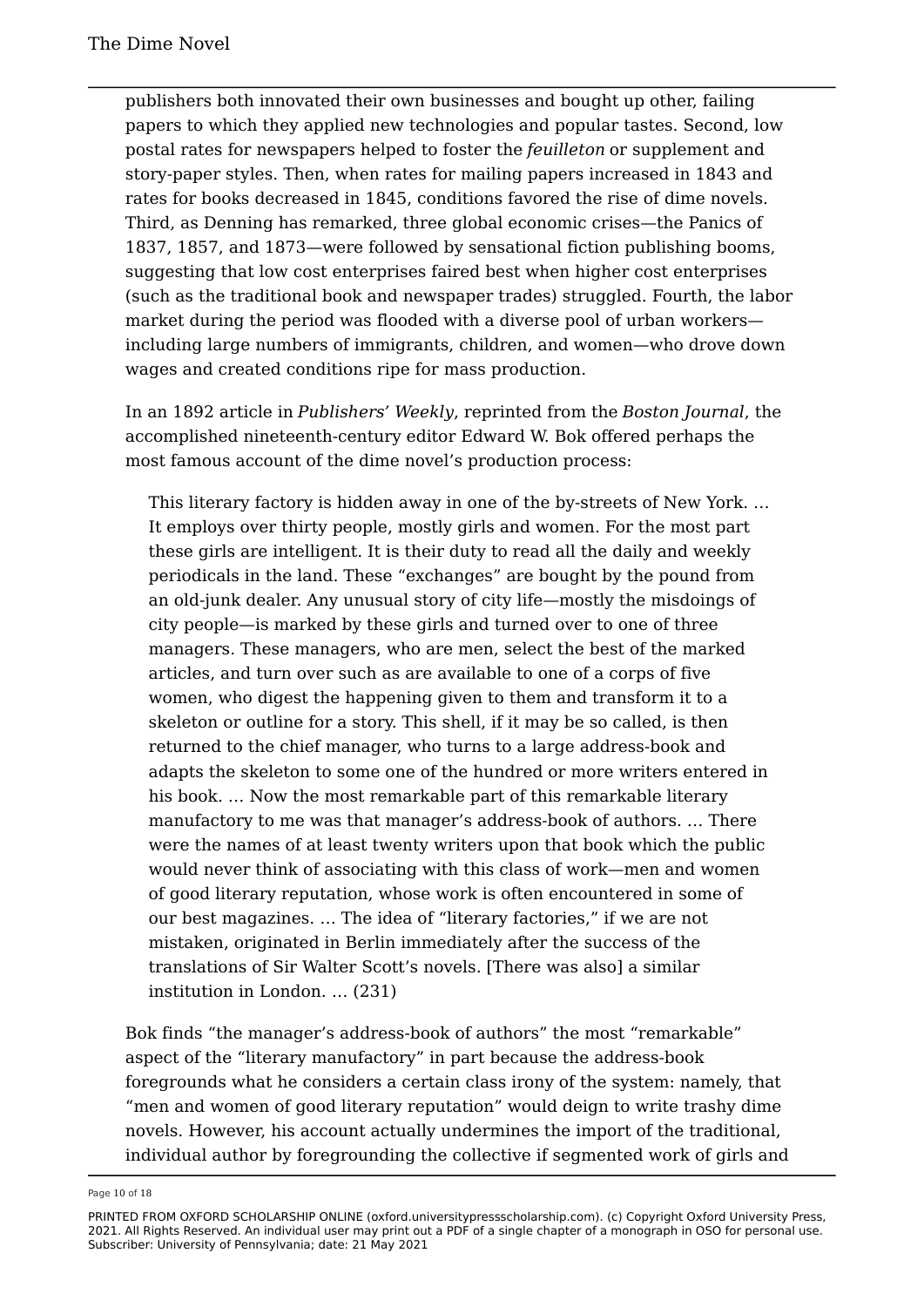women. Indeed, Bok **(p.282)** offers us rare insight into the gendered division of labor in this industry. Clearly, as gender and labor historians have been pointing out for decades, early nineteenth-century working-class women and girls were not confined to the so-called private realm. Though the pay was low and the conditions difficult thanks to the publishers' oppressive insistence on productivity (meaning speed of output and long working hours), we ought not jump to the assumption that these women and girls were merely victimized cogs performing rote labor in a fiction machine. Mass-production workplaces have historically been sites of both exploitation and struggle, where the very collectivization that facilitates the owner's efficient extraction of surplus value from the workers *also* creates opportunities for workers to forge collective bonds and take collective action.

As Bok's article makes clear, many dime "authors" were pseudonyms for what were, in effect, writing workforces. Consequently, the dime novel's conditions of production unsettle one of the persistent features of literary culture: the principle of the author as individual creator and imaginative genius. While wellknown dime authors such as Ned Buntline and George Lippard have gotten the most critical attention—perhaps in part because of the very comfort of the author-function—how much attention should we grant them over the work of the anonymous women and girls Bok goes out of his way to describe as "intelligent"? Consider a fictional author like "Bertha M. Clay," a name the New York publishers Street & Smith lifted from the *New York Weekly*, which had invented it during the 1870s as the "author" of tales it pirated from actual English author Charlotte M. Brame. Street & Smith used "Bertha M. Clay" for decades on their dime novels after Brame's own death in 1884, as Denning, William Noel, and Ralph Adimari have all explained. How might we understand the labor of authorship Street & Smith concealed beneath its authorial fiction?

The dime novel genre prompts us to theorize a diffuse form of authorship, one with only a fictive sovereign at its center, one in which the qualities usually associated with the individual writer—creativity, imagination, even genius—were dispersed among workers whom we might otherwise be tempted to think of as manual laborers without such qualities. When Bok describes the fiction factory girls and women as "intelligent," might we come to understand that intelligence as the source of the exuberant creativity and imagination that bursts forth from sensational fiction? Might we think of these girls and women as communal geniuses who focused the attention of "the Millions" on such gender transgressions as cross-dressing, on such racial taboos as interracial sex and marriage, and on the scenes of violence that typify—but are often censored from nationalistic accounts of—war and social conflict? Could it be that in the United States—the putative land of individualism par excellence—a radically collectivist practice of authorship thrived in the most unruly of popular culture genres? And not only in the United States, for as we learn from Bok's *Publishers' Weekly* essay, Berlin and London had their own writing workforces. As such, dimes can

Page 11 of 18

PRINTED FROM OXFORD SCHOLARSHIP ONLINE (oxford.universitypressscholarship.com). (c) Copyright Oxford University Press, 2021. All Rights Reserved. An individual user may print out a PDF of a single chapter of a monograph in OSO for personal use. Subscriber: University of Pennsylvania; date: 21 May 2021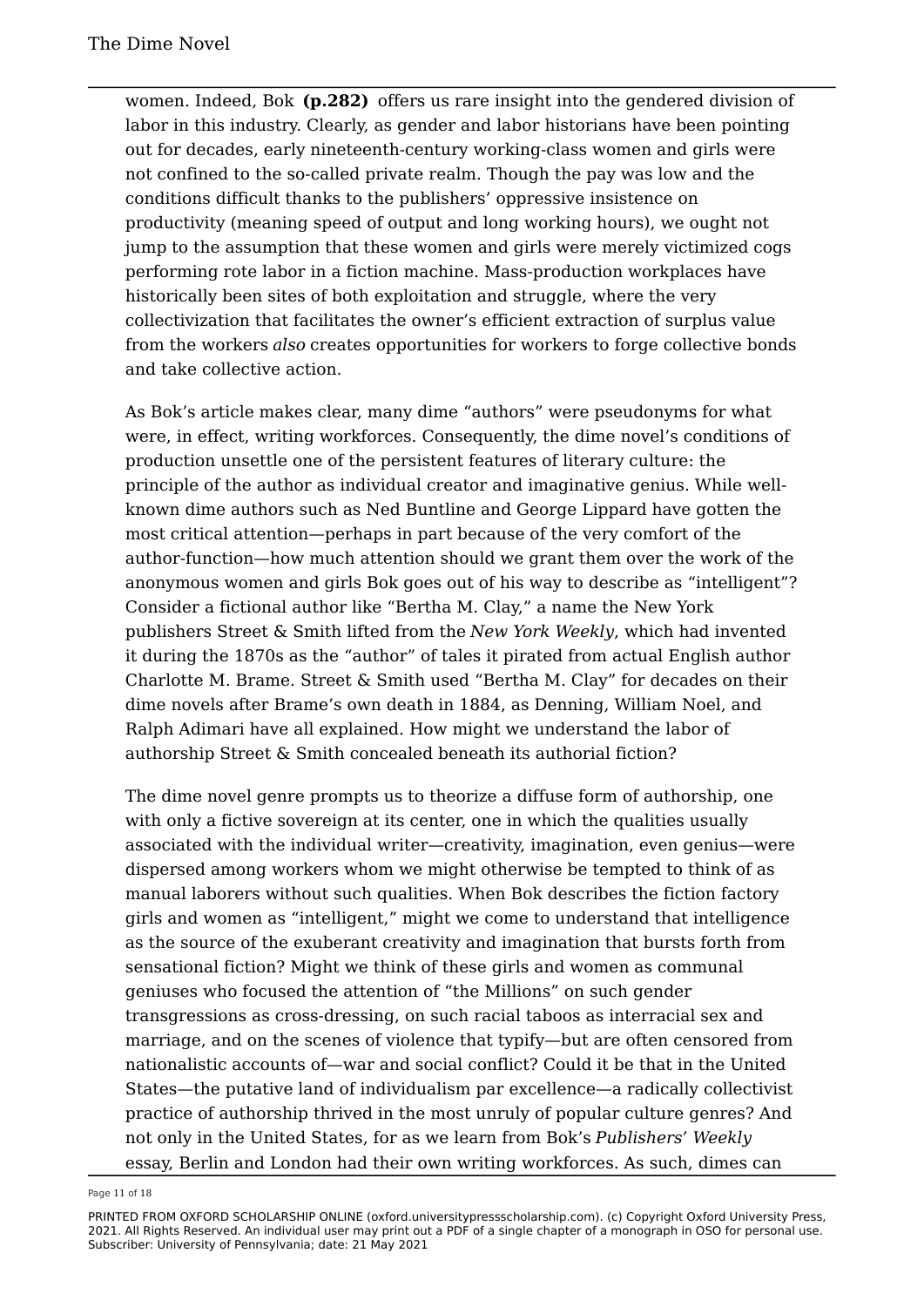be said to have foreshadowed subsequent collective culture industries like Hollywood. **(p.283)**

## Reading Dime Novels

Nineteenth- and early twentieth-century readers consumed their sensational fiction wherever they could: in groups, during solitary moments, at work, on the way to and from work, at home, in public places. Such mobile musing explains some of the popularity of this cultural form. Newspaper supplements, storypapers, and lightweight novels all have portability in common: they are affordable texts that can be read on the go. Anyone familiar with today's subway and bus systems knows that such reading practices are still alive and well; paperback literature, tabloid papers, and now computer tablets are ubiquitous, even viral, on public transportation in part because they are so well suited to traveling consumption.

Reading practices are not just practical affairs, however; they are also highly charged ideological scenes. One can glean a hint of that charge in Bok's description of the "literary factory" I discussed above. Elaborating on his surprise at seeing in the manager's address-book authors "which the public would never think of associating with this class of work," Bok relates this exchange: " 'Not such a bad list of authors, is it?' laughingly said the 'manager,' as he noted my look of astonishment. I was compelled to confess it was not" (231). Bok's assumption about "the public's" sense of the class distinctions among types of literature, his "look of astonishment" at the address-book's authors, and his reluctant if quasi-penitent acknowledgment of the manager's boast together convey the deep disdain with which many among the elite and middle-classes regarded dime novels. Indeed, throughout the nineteenth and early twentieth centuries, while the masses avidly consumed dimes on the go, the vast majority of the published discussions of sensationalist fiction amounted to relentless criticism of its power to debase and degrade its readers.

Perhaps the most spectacular manifestation of such criticism was the vigorous censorship campaign of Anthony Comstock and his Society for the Suppression of Vice, founded in 1873. While the 1873 Comstock Law is most remembered for its criminalization of the mailing of contraceptive materials, it was also aimed at literature regarded as immoral, and sensational fiction was a prime example (on the Comstock laws and censorship, see chapter [3](https://oxford.universitypressscholarship.com/view/10.1093/acprof:osobl/9780195385342.001.0001/acprof-9780195385342-chapter-3#) of this volume). Anxieties about the dime novel's potential to subvert social norms shaped struggles over the creation of public libraries; over literacy and the expansion of compulsory public education; and over efforts to alleviate poverty by "reforming" the morality of the poor. While most elite critics blamed this popular literature for an array of social ills, a few others did defend it. Yet even those defenses were typically tinged with reluctance, if not outright embarrassment. As W. H. Bishop haltingly concluded in the remarkably detailed and sympathetic review of storypaper literature he published in the *Atlantic Monthly* in 1879: "The story-papers,

Page 12 of 18

PRINTED FROM OXFORD SCHOLARSHIP ONLINE (oxford.universitypressscholarship.com). (c) Copyright Oxford University Press, 2021. All Rights Reserved. An individual user may print out a PDF of a single chapter of a monograph in OSO for personal use. Subscriber: University of Pennsylvania; date: 21 May 2021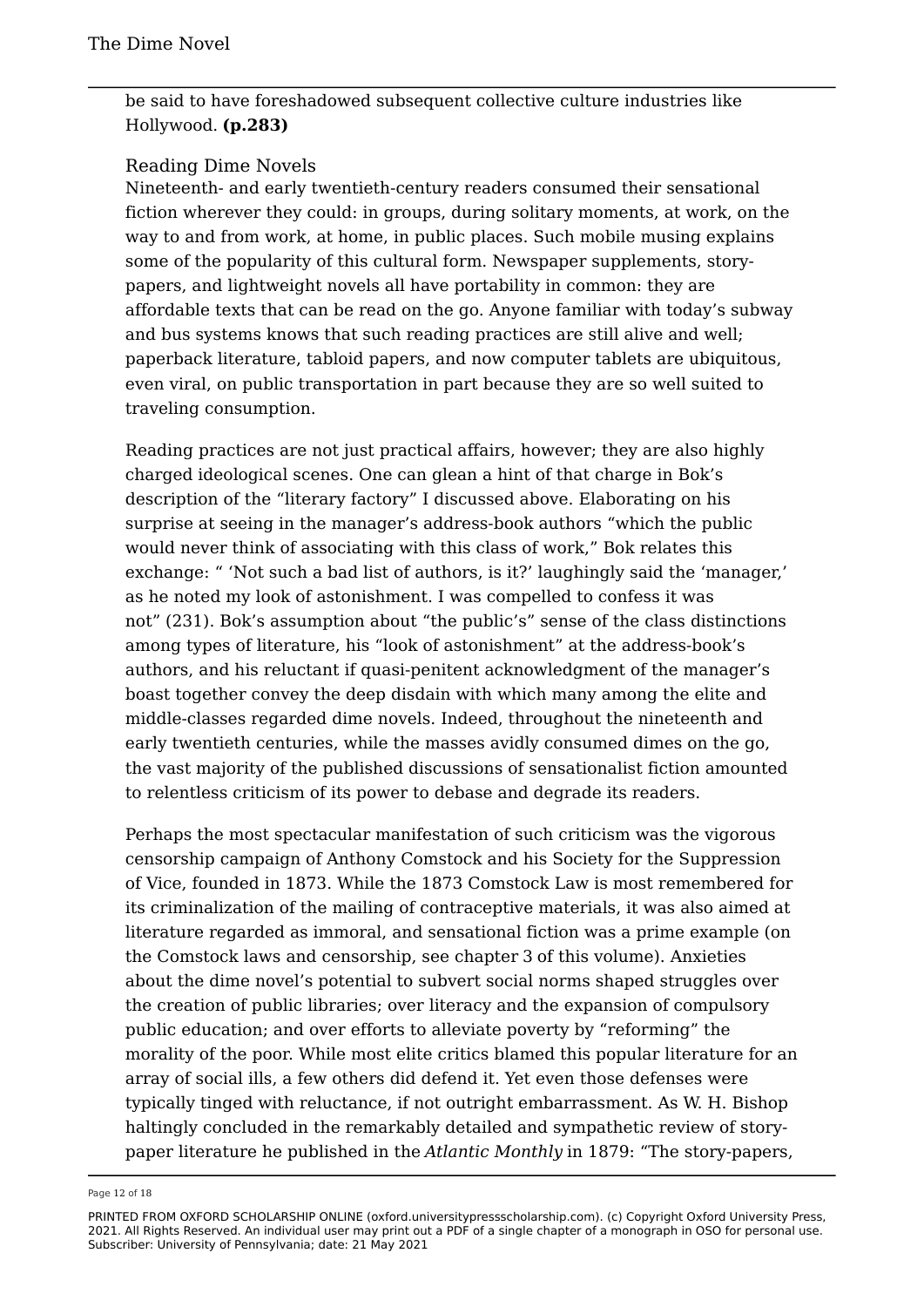then … are not an unmixed evil" (393). Presaging Derrida's "law of the law of genre," Bishop suggests that dime novels indeed get mixed up in mixing their presumptive purity, be it pure evil or pure good. **(p.284)**

A striking scene from a novel I mentioned above—Emil Klauprecht's genremixing *Cincinnati; or, Mysteries of the West*—offers insight into the wider social import of these anxieties over the value of popular culture. During a social gathering of visiting European elites and homegrown white American settlercolonists, a "sweet," "charming," and "enchanting" performance of Beethoven's "Adelaide" by the beautiful German singer Johanna immediately puts the audience of American "pork aristocrats" to sleep. When Johanna deftly switches to a rousing rendition of "Yankee Doodle," one of the aroused Americans roars with approval: "'Splendid! Magnificent!' old Zacharias cried when Johanna was finished and all the gentlemen clapped their approval so that the walls shook. 'Our Yankee Doodle beats all of Beethoven, Mozart and other whatsits from the field with bells. Such a lamenting tone is good for church and camp meetings, but I myself prefer a healthy *nigger*-song.' " In the debate that follows between those at the party who prefer the European masters of high culture and those who, like Zacharias, extol popular American music, one of the novel's protagonists, Mr. Filson, challenges the old Westerner with a critical genealogy of sorts:

It is national pride … which swells your spirit with the playing of this song. Yankee Doodle is our Marseillaise, it helps drive away our enemies and thus these crude sounds of Basque Gypsies is a harmony which excites the ear of a patriot. … Yes, sir, the melody came from Spain to Cuba and Mexico, and from there we have derived our national hymn. We're very involved in taking over foreign melodies. You would be amazed if you traveled in Germany to hear all the tunes which here accompany the texts of our church hymns being used in student hangouts and the lowest bars as drinking songs and dirty ditties. (bk. 3, ch. 13)

Mr. Filson's intervention undercuts Zacharias's rough and racist brand of nationalism with a cosmopolitan attention to transnational flows of culture, as well as a hint of anti-imperialism: "We're very involved in taking over foreign melodies." Crucially, Mr. Filson emphasizes a south-north flow of culture—the tune for Yankee Doodle came from Spain through Cuba and Mexico to the United States—rather than a Eurocentric flow from east to west, or an American exceptionalist flow from the United States to the rest of the world. However, Filson's elitist preference for the European masters, which becomes even more pronounced as this chapter unfolds, ultimately amplifies old Zacharias's easy racism by turning his idea of "a healthy *nigger*-song"—a song whose black authors Zacharias disdains even as he happily appropriates their culture—into

Page 13 of 18

PRINTED FROM OXFORD SCHOLARSHIP ONLINE (oxford.universitypressscholarship.com). (c) Copyright Oxford University Press, 2021. All Rights Reserved. An individual user may print out a PDF of a single chapter of a monograph in OSO for personal use. Subscriber: University of Pennsylvania; date: 21 May 2021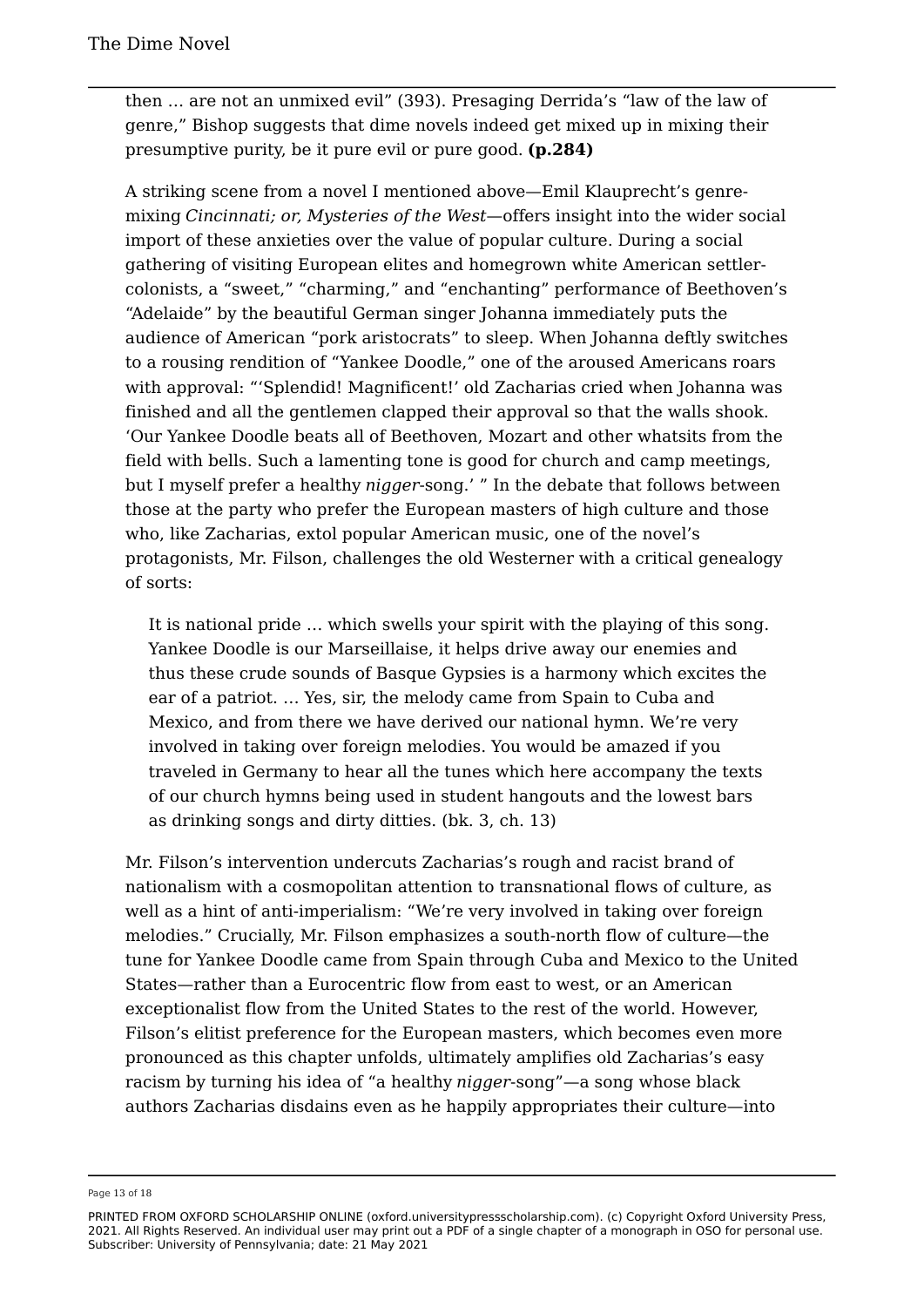"crude sounds" and "dirty ditties" that have no place in culture's proper parlor rooms.

That Mr. Filson delivers his elitist, anti-imperial racism in the midst of Klauprecht's own "dirty ditty" dime novel only complicates *Cincinnati*'s representation of the relationships among racism, nationalism, imperialism, and the high/low culture divide. Part "mystery of the city," part "dime Western," with liberal borrowings from themes raised by the US–Mexico War novelettes and even Cooper's *Leatherstocking (p.285) Tales*, *Cincinnati* at once practices sensational fiction's unruly potential for generic contamination; dramatizes the nineteenth-century debate over the dime's impure influence on its readers; and self-consciously foregrounds its own powerful if popular cultural status. It shows both how the anti-imperial politics of Mr. Filson fit easily with an elitist cultural racism, and how the racist nationalism of Zacharias presupposes cultural imperialism.

The often volatile, nineteenth-century debates over the supposed immorality of sensational fiction gave way, in the twentieth century, to a certain romanticization of the genre. As if confident that the genre's heyday had passed, critics spent less time worrying about the dime's dangers and more time extolling the scene of reading dimes as exemplary of a lost age of communal innocence when there were still frontiers to explore and urban mysteries to uncover. The political and cultural transformations that accompanied this shift in part explain it. The massification of literature that produced the dimes spread to other forms of culture in the early twentieth century—including the rise of the popular music industry in the 1910s, the dawn of radio in the 1920s and of television in the late 1940s—each of which was met with the anxiety associated with the heyday of sensational fiction. Among critics, reading quite suddenly became a more generalized, organic, and wholesome pursuit, one that could be contrasted favorably to newer forms of popular culture.

It was during this period that the term "dime novel" came to the fore as a generalized name for all such fiction, and much of the volatility of the genre was forgotten. The dimes' most shocking and unsettling aspects—such as the racial and sexually violent scenes of war from the United States–Mexico novelettes, or the raw class struggles depicted in the "Molly Maguire" series—were replaced in the critical imagination by the more family-oriented tales of humor and sports typical of the Munro's *Fireside Companion* series, the romance of dime Westerns, or the bucolic and wholesome images characteristic of the storypapers and dimes directed at young readers.

An important index of this revisionist history of the dime novel is the effort by a handful of twentieth-century literary historians to create archives of what were then scattered and rapidly deteriorating texts. By emphasizing Western, urban detective, and children's dimes from the 1860s–1910s rather than foreign

Page 14 of 18

PRINTED FROM OXFORD SCHOLARSHIP ONLINE (oxford.universitypressscholarship.com). (c) Copyright Oxford University Press, 2021. All Rights Reserved. An individual user may print out a PDF of a single chapter of a monograph in OSO for personal use. Subscriber: University of Pennsylvania; date: 21 May 2021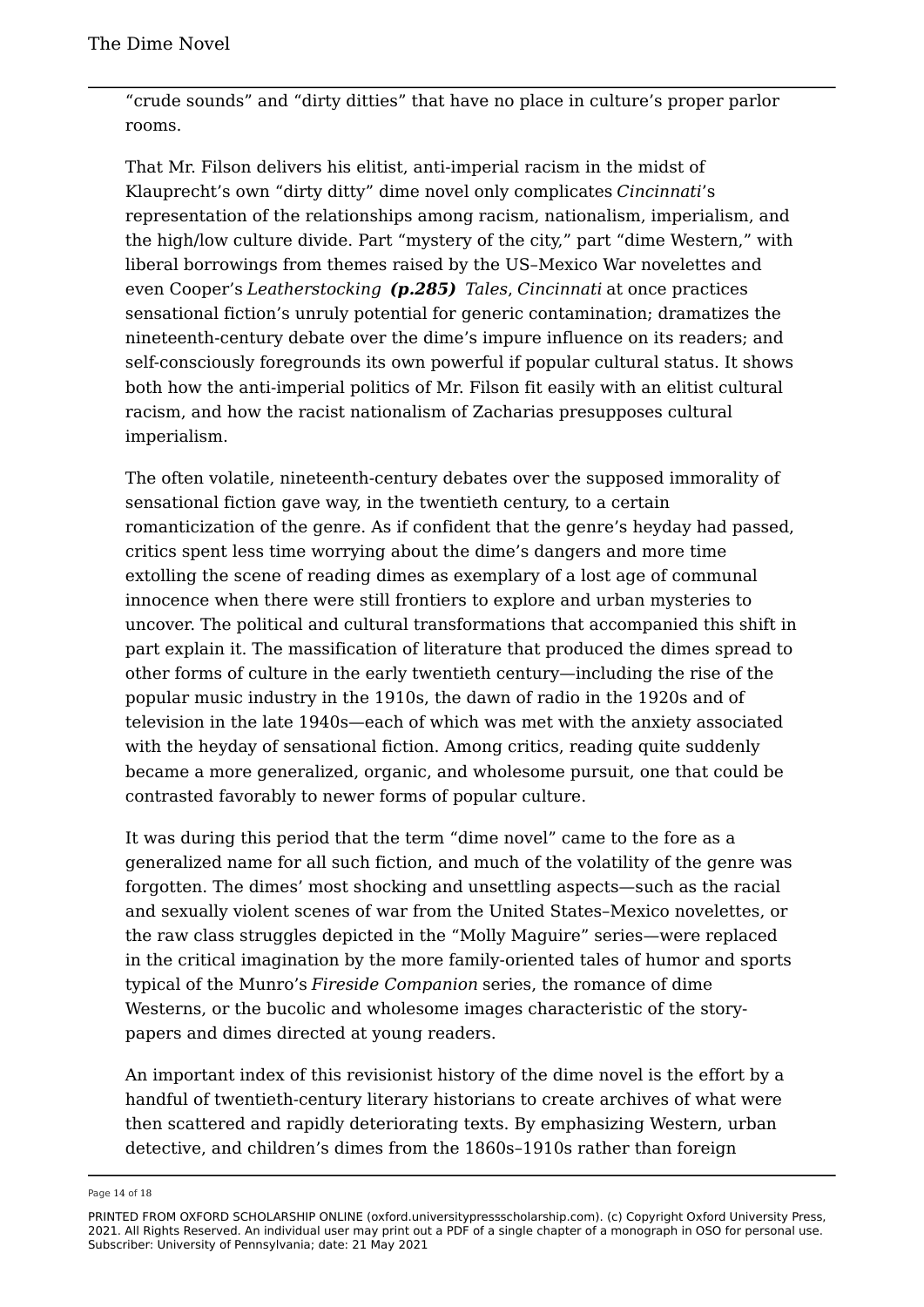language dimes from the 1850s, for instance, these historians artificially shaped the genre. These early archives, in turn, led the first wave of mid-twentiethcentury critics to focus on what turned out to be a too-narrow segment of the genre. The nucleus of Stanford University's archive of sensational fiction came from Oakland postal inspector P. J. Moran's collection of thousands of storypapers and dimes for boys. The University of Minnesota's archive was seeded by George Hess, who focused his collection efforts on Beadle's novels. And the famous O'Brien collection of Beadle's novels—gathered by Frank O'Brien, donated to the New York Public Library, and sold to the Huntington Library in the 1920s—gave focus to Albert Johannsen's important history of "The House of Beadle" as well as Henry Nash Smith's seminal work on dime Westerns, both of which were published in 1950. **(p.286)**

Thanks to more recent recovery efforts, critics have been able to sketch a fuller picture not only of the dime novel, but also of the wider field of sensational fiction and popular culture into which the classic dime fits. Consequently, both the practices *of* and the ideological struggles *over* reading this literature during the nineteenth and early twentieth centuries now appear to us in a fuller and more complex—which is to say a more contaminated and impure—light.

#### Interpreting Dime Novels

As contemporary readers, our interpretations of sensational fiction are exercises in both literary and historical analysis, because the texts we interpret are indices of their period's unruly social and political struggles. This unruliness is expressed by dime novels in their relentlessly exuberant focus on scandalous content. To present a finer-grained feel for the hermeneutics of this content, I'll offer brief interpretations of two scenes from two remarkable dime novels separated by fifty-six years.

As I mentioned above, the 1840s and 1850s saw a boom in one of the earliest forms of the dime novel: the US–Mexico War "novelette." One of the most violent and salacious of these texts is Charles E. Averill's *The Secret Service Ship: or, the Fall of San Juan D'Ulloa* (1848), though we must remember that Averill's nominal authorship is haunted by the workforce of women and girls Bok described as "intelligent." Set in 1846 during the US siege of Veracruz, *The Secret Service Ship* centers on the relationship between a US naval officer called Rogers and the "radiant" daughter of a Mexican general, Isora la Vega. As the novelette opens, Rogers saves Isora from rape at the hands of a Mexican officer with a "black heart," General Ampudia (ch. 1). Soon thereafter, however, Mexicans "ruffians" working for Ampudia capture Rogers, cast him into a cell, and tie him to a bizarre "death-couch" that sways "from side to side," emits a narcotic odor, and plays "wild and ravishing" music—all of which somehow puts Rogers to sleep, although he eventually escapes (chs. 6, 8). Isora turns out to have a cross-dressing alter ego, Lorenzo Larasca, who leads a band of honorable Mexican fighters against both the US invasion and the corrupt Mexican military,

Page 15 of 18

PRINTED FROM OXFORD SCHOLARSHIP ONLINE (oxford.universitypressscholarship.com). (c) Copyright Oxford University Press, 2021. All Rights Reserved. An individual user may print out a PDF of a single chapter of a monograph in OSO for personal use. Subscriber: University of Pennsylvania; date: 21 May 2021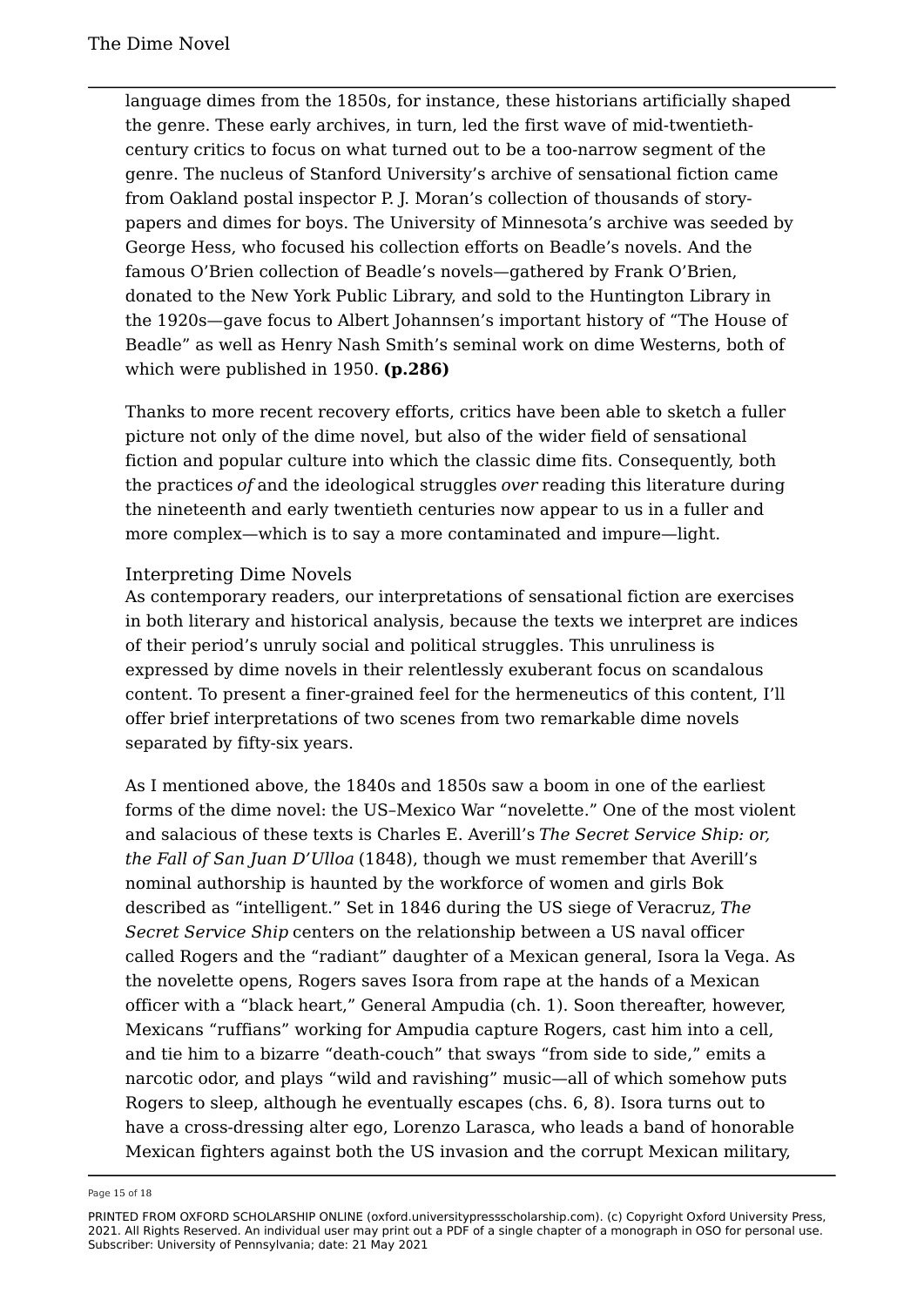particularly Ampudia. Though he is heroic and honorable throughout, and he eventually marries Isora, midshipman Rogers is never quite in control of the sensational events that unfold around him. Indeed, one gets the impression that even the most innocent and good-hearted American can get caught up in a war that is difficult to justify and whose sides—Mexican and American, just and unjust, male and female—are constantly bleeding into each other, often quite literally. *The Secret Service Ship* thus offers both a panegyric to American heroism *and* an index of the ambivalence with which many Americans viewed this war.

Two of the most vivid characters of the novel are Ampudia's evil deputies, Juana and Geronimo, whom the novel calls "twin Patagonians." As Geronimo describes himself and his sister: "the Cannibal blood of Patagonia flows in our veins! we are, **(p.287)** both she and I, of the race of giants,—the race which scorns connection with the poor pigmy populace of the world, and loves to feast upon the paltry mannikins' blood and revel in their misery!" (ch. 21). Rogers and Isora eventually kill Juana and Geronimo, overcoming the latters' uncivilized and reckless violence with their own, putatively refined violence learned from their respective national armed forces. Condensed into the sensational figures of Juana and Geronimo are a host of mid-nineteenth-century antagonisms over race, nation, gender, and empire. For instance, the novel was written during and set within the first period of popular interest and enthusiasm over archeology in the Americas. In 1841 and 1843, John Lloyd Stephens published his *Incidents of Travel in Central America, Chiapas and Yucatan* and *Incidents of Travel in Yucatan*, which were multivolume travel narratives and archeological reports complete with meticulously imagined etchings of Mayan ruins Stephens had "discovered." The popular and critical success of these narratives shows that Americans were eager to hear tales of what Stephens represented as a vanished empire, one characterized by great power and great violence. Readers also learned from Stephens of the degeneracy of the descendants of that great civilization, the nineteenth-century Maya who, he claimed, did not appreciate the value of the ruins in their midst and who could barely take care of their own quotidian needs. Of course, these were the very Maya who did much of the labor of "discovery" for Stephens, and with whom he negotiated for control of Mayan ruins and artifacts, and from whom he stole antiquities that still reside in US museums. Indeed, in 1847 Americans also began reading newspaper accounts of a massive uprising of those very Yucatec Maya against the creole population of the Yucatán peninsula during what would come to be called the Caste War. In *The Secret Service Ship*'s "twin Patagonians," then, one finds a condensation of assumptions and anxieties about native peoples in the Americas, assumptions and anxieties that would fuel US imperialism for decades to come. At once degenerate and powerful, violent and crafty, the figures of Juana and Geronimo allow the novel to differentiate an abject, extra-national native population both from Rogers's US whiteness and Isora's Mexican "fairness." As became clear

Page 16 of 18

PRINTED FROM OXFORD SCHOLARSHIP ONLINE (oxford.universitypressscholarship.com). (c) Copyright Oxford University Press, 2021. All Rights Reserved. An individual user may print out a PDF of a single chapter of a monograph in OSO for personal use. Subscriber: University of Pennsylvania; date: 21 May 2021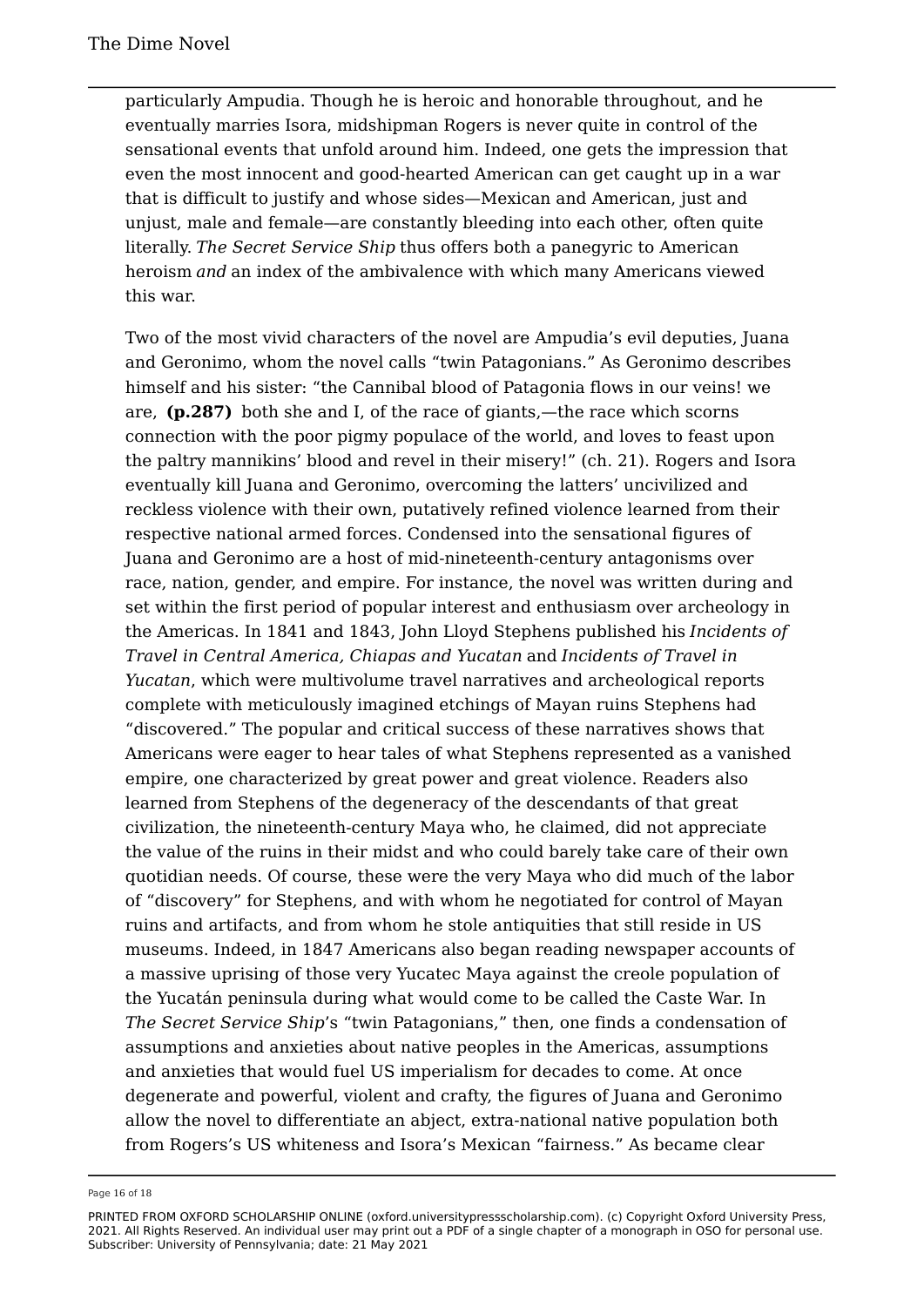during the US Congress's debate over, and ultimate rejection of, President Polk's 1848 proposal to annex the Yucatán, Americans were largely confused about the racial identity of Mexicans: were they Spanish, Indian, white, or black, many congressmen wondered quite explicitly. Bloodthirsty figures like Juana and Geronimo work to clarify this confusion by marking "fair" Mexican and white US nationals off from the Indians in their midst.

In 1904, *Dr. Quartz II, at Bay; or, A Man of Iron Nerve* was published in the December 3 issue of the *New Nick Carter Weekly*. The character of New York detective Nick Carter had been first created in 1887 for three novels nominally authored by John R. Coryell and published by Street & Smith in their *New York Weekly*. In the 1890s, the detective reappeared for a number of stories and novels that ran serially, and in the twentieth-century Carter popped up in the theater, movies, comics, and radio dramas. Hard-boiled and driven by a passionate and practical desire to defeat **(p.288)** crime, Carter is always smarter than his fellow police officers and always more resourceful than his criminal antagonists. In *Dr. Quartz II*, readers find Carter locked in a battle of wits with a brilliant, serial-killing villain who turns out to be the brother of Carter's dead nemesis, the original Dr. Quartz. Just as the two Dr. Quartzes echo Averill's "twin Patagonians," *Dr. Quartz II* has its own version of *The Secret Service Ship*'s narcotic, band-music-playing couch: a chair in Dr. Quartz's house in which Carter fatally sits, only to be pierced by needles embedded in the armrests, needles "tipped with the most delicate poison" that renders him unconscious, but from which Carter eventually recovers in time to hatch a plan to defeat the evil doctor (ch. 5). Unlike the confusingly described and deafeningly loud narcotic couch, however, Dr. Quartz's chair is rendered with mechanical precision, its soporific effect surgically and silently achieved. And unlike the raw and savage violence of the "twin Patagonians," Dr. Quartz's madness is a scientific genius he consciously abstracts from morality. As the doctor himself explains, "I am wedded to science, my dear Carter, and the most interesting of all sciences is the study of humanity itself"—a "study" he intends to conduct by performing vivisections on humans in a special laboratory he plans to set up on an "island in the Pacific" (ch. 6). Finally, unlike the "refined" violence with which Rogers and Isora defeat Juana and Geronimo, Carter couples his own psychological knowledge of Dr. Quartz's fatal flaw, his egoism, with a crafty, crime-fighting intelligence that is more practical than the doctor's elaborate evil, and that never loses track of morality. *Dr. Quartz II* thus offers its readers the promise of clear moral lines between good and evil and the hope that Carter's American know-how will control the excesses of Dr. Quartz's cold, scientific rationality—all this, in the midst of an early twentieth century replete with vigorous debates over the risks and possibilities of science itself.

In each novel, the hermeneutics of sensation function at once to blur and to reinforce presupposed distinctions. In *The Secret Service Ship*, the boundary between Mexicans and Americans is breached by the relationship between

Page 17 of 18

PRINTED FROM OXFORD SCHOLARSHIP ONLINE (oxford.universitypressscholarship.com). (c) Copyright Oxford University Press, 2021. All Rights Reserved. An individual user may print out a PDF of a single chapter of a monograph in OSO for personal use. Subscriber: University of Pennsylvania; date: 21 May 2021